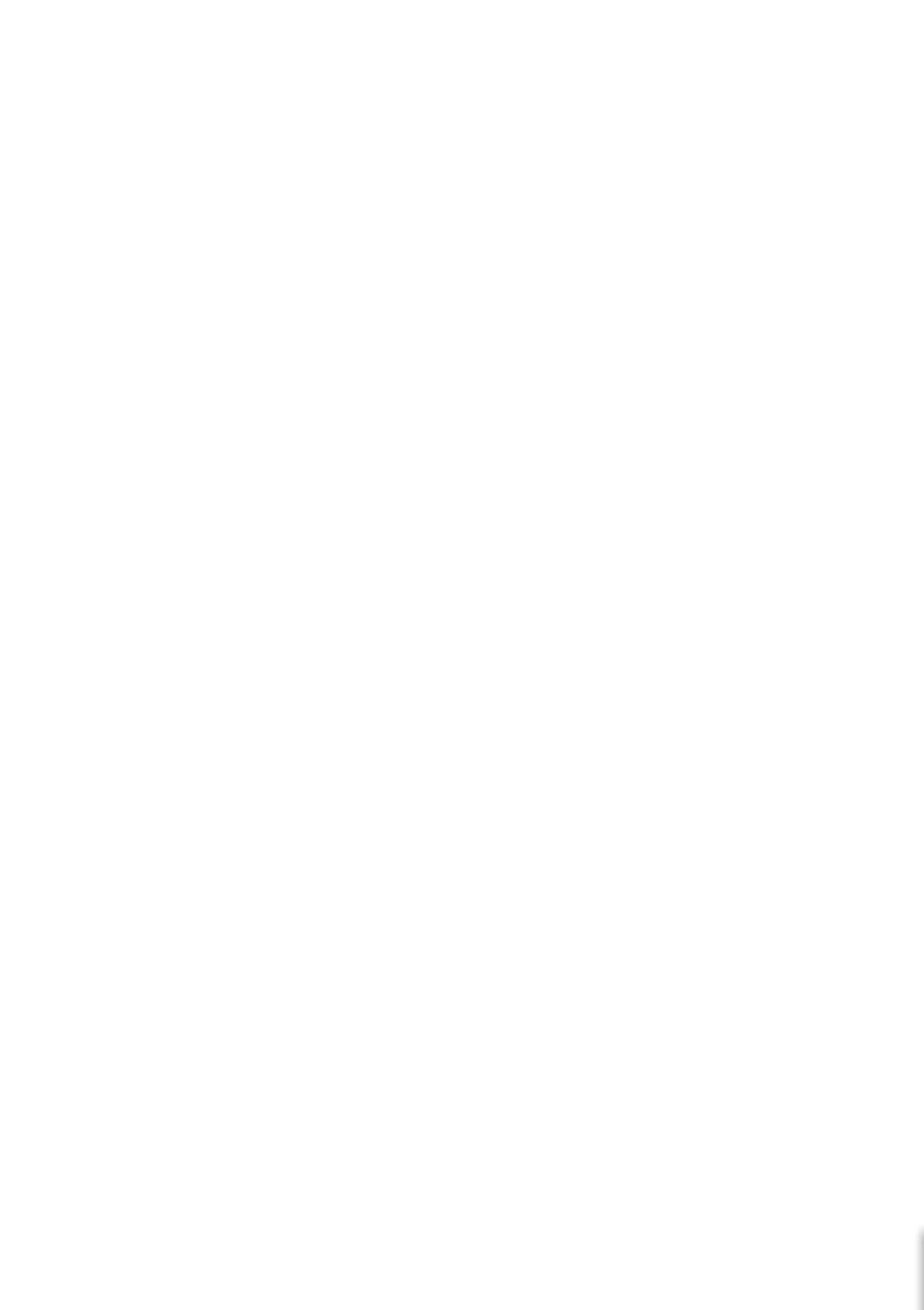## **CONTENTS**

| Mentor/DRILL Fellow Contract 9                     |
|----------------------------------------------------|
| Mentorship Feedback Template 10                    |
| <b>Following a Distressing Event or Problem 11</b> |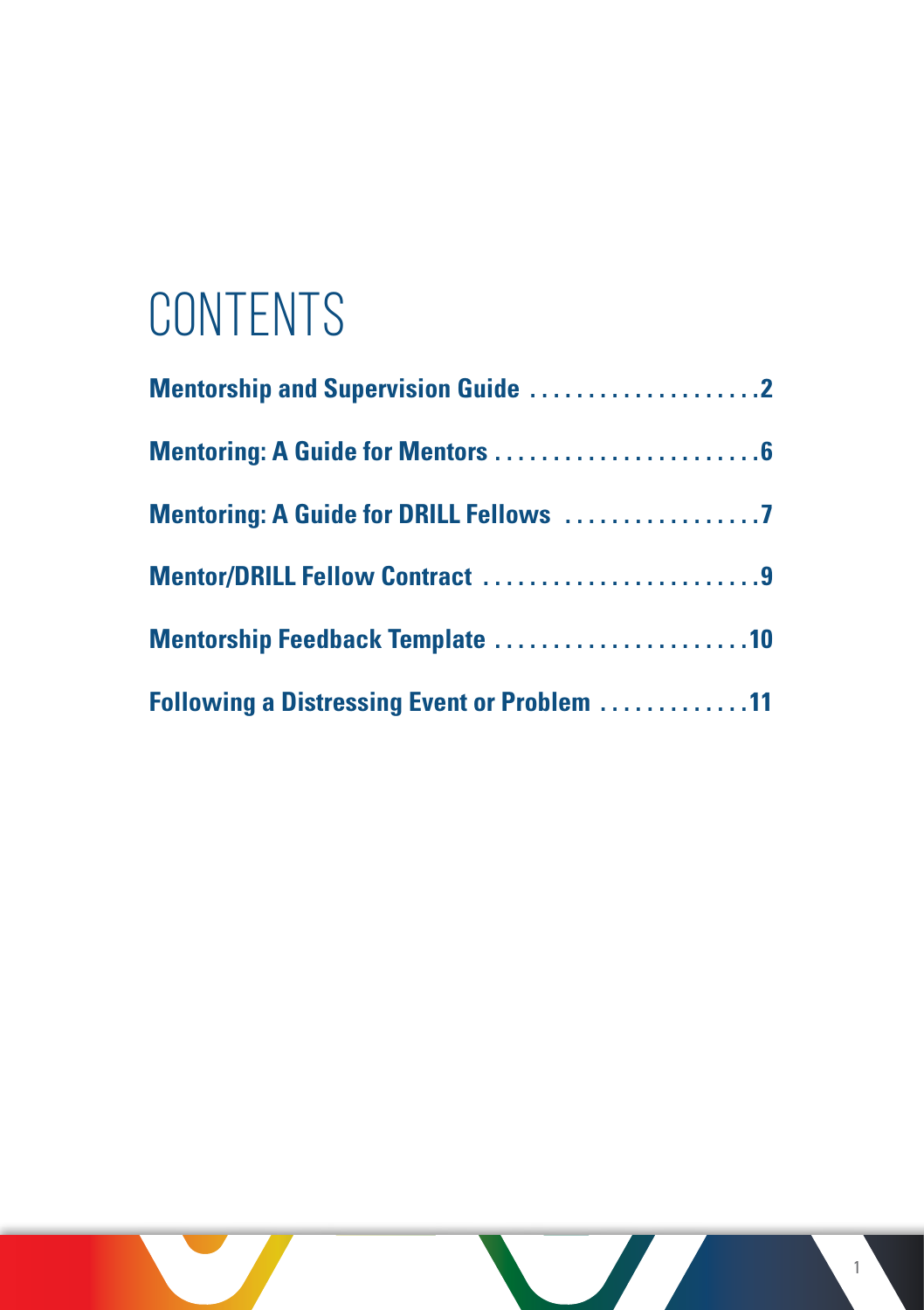## Mentorship and Supervision Guide

### **Who is a Mentor?**

A mentor is someone who engages in a longterm, ongoing relationship with a DRILL candidate (also known as the DRILL Fellow) by mutual agreement. The relationship is regulated by the participants to discuss issues relating to research and career progression and the achievement or lack thereof, of pre-set goals. Mentoring is a developmental relationship between a mentor and a DRILL Fellow based on trust, respect, understanding and empathy.

*" Mentoring is a process for the informal transmission of knowledge, social capital, and the psychosocial support perceived by the recipient as relevant to work, career, or professional development; mentoring entails informal communication, usually face-to-face and during a sustained period of time, between a person who is perceived to have greater relevant knowledge, wisdom, or experience (the mentor) and a person who is perceived to have less (the protégé). "*

Bozeman, B. & Feeney, M.K. (2007). Toward a useful theory of mentoring: A conceptual analysis and critique. Administrative and Society 39 (6): 719-739.

#### *Criteria for selection of mentors*

The following will be considered, among others, as criteria for selection of mentors:

- • Academically sound
- • Good personality profile
- Good leadership potential
- Good research profile
- Experience with issues related to career development (e.g. promotion & NRF rating process)
- Experience with building research networks/ collaborations
- Skills to develop a productive and effective professional relationship with DRILL Fellows
- • Ability to listen with empathy
- Ability to help a DRILL Fellow to work things through and establish his/her own insights

#### *Roles and responsibilities of mentors*

- Give support and quidance to the DRILL Fellow on a one-on-one basis
- Assist in development of problem solving skills
- Mediation where necessary
- Consideration for and assisting with DRILL Fellows' professional development needs and promoting the holistic development of the mentee as an academic
- Relationship building
- • Advise and share knowledge with DRILL Fellows
- Be a role model
- Encourage participation in academic and nonacademic matters
- Facilitate access into the research community where possible and appropriate and provide guidance on building collaborations/networks
- Be committed to the mentoring programme
- Promote effective time management
- Alert DRILL Fellow to suitable academic and research events, attendance of seminars (related and non-related)
- Take responsibility for mentoring researcher allocated to him/her
- Report to DRILL Executive on general progress on a 6-monthly basis after discussion and input from both supervisor and DRILL Fellow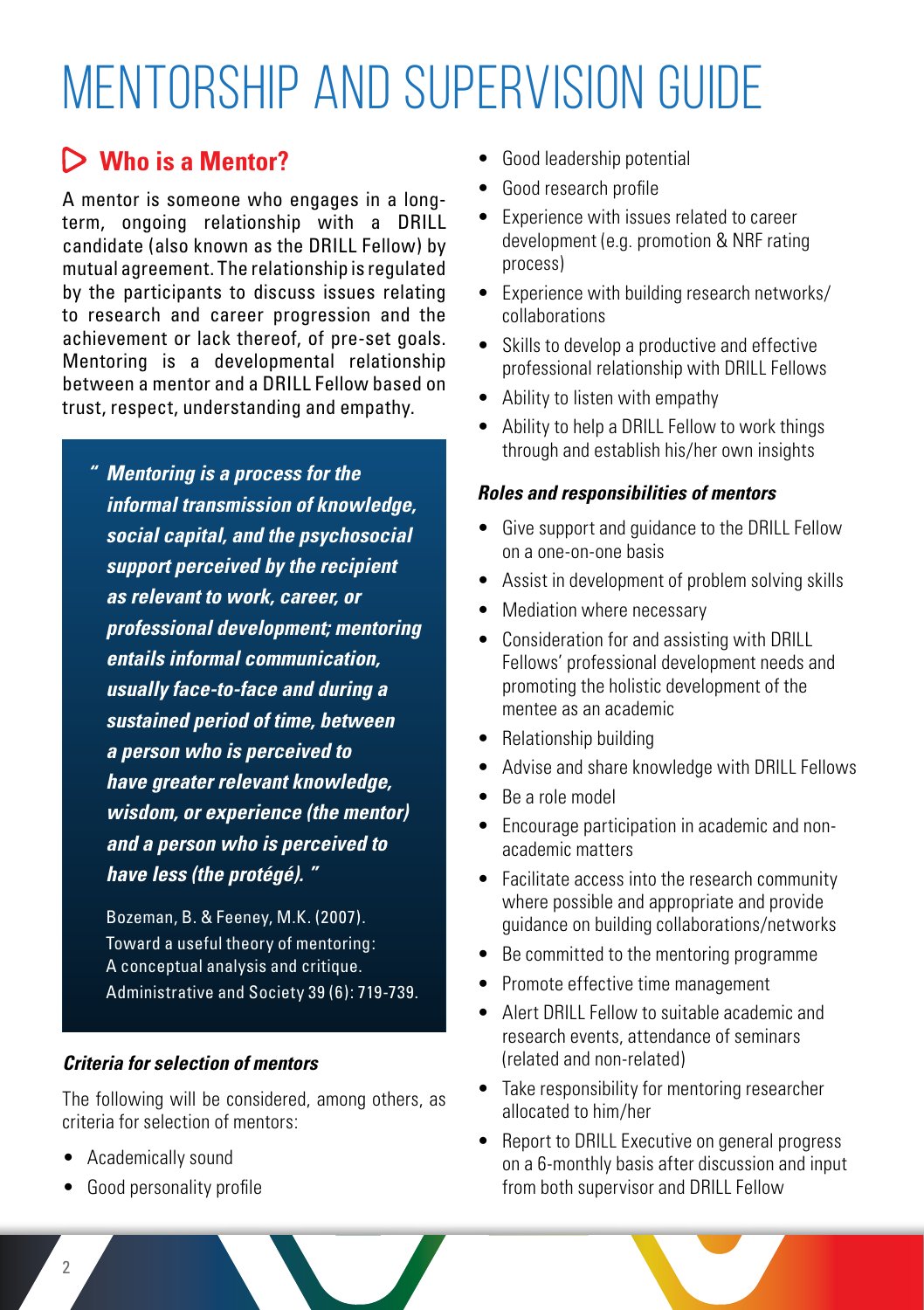- Monitor academic and general coping and, where appropriate, facilitate access to necessary additional support
- Assist the DRILL TAC to make decisions on the future of DRILL Fellows at risk
- Address tutoring/supplemental instruction of DRILL Fellows where necessary and in consultation and collaboration with the supervisor
- Be a role model to supervisors regarding the role and responsibilities of a mentor.

### **What is Supervision?**

Supervision is an activity, undertaken by someone occupying a formal role within UKZN/ DOH, that has some explicit expectations and accountabilities for both the person being supervised, and the UKZN/DOH which provides the context for the supervisory relationship. The relationship is ultimately defined by the policy documents of UKZN. The position is occupied by a person approved by the UKZN/ DOH who can be removed from or replaced in that role under conditions specified by the UKZN/DOH. UKZN is responsible for the quality control of the supervisory relationship through mechanisms such as DRILL Fellow evaluations, performance evaluations, etc.

*" Supervision in the academic context is a process to facilitate the student becoming an independent professional researcher and scholar in their field, capable of adapting to various research arenas, whether university or industry based. "*

Margot Pearson & Angela Brew. (2002). Research Training and Supervision Development.

Studies in Higher Education 27(2): 135.

#### *Responsibilities of a Supervisor*

The supervisor's responsibilities include being available to support their graduate DRILL Fellows at every stage, from formulation of the research project through to establishing methodologies and discussing results, to presentation and possible publication of dissertations and research. Supervisors must also ensure that their DRILL Fellows' work meets the standards of the University and their academic/ professional discipline.

The following is a list of fundamental supervisor responsibilities, compiled from the literature, which support good practice in graduate research supervision:

- Assist the DRILL Fellow with the selection and planning of a suitable and manageable research topic
- Be sufficiently familiar with the field of research to provide guidance and/or have a willingness to gain that familiarity before agreeing to act as a supervisor
- • Be reasonably accessible to the DRILL Fellow for consultation and discussion of academic progress and research (the frequency of meetings will vary according to the discipline, stage of work, nature of the project, independence of the DRILL Fellow, full- or parttime status, etc.)
- Respond in a timely and thorough manner to written work submitted by the DRILL Fellow, with constructive suggestions for improvement and continuation (good practice suggests that turn-around time for comments on written work should not exceed three weeks)
- • Keep clear documentation regarding the supervisory process and outcomes
- Make arrangements to ensure continuity of supervision if absent for extended periods, (e.g. a month or longer)
- • Assist the DRILL Fellow, when necessary, in gaining access to facilities or research materials
- Fnsure that the research environment is safe, healthy and free from harassment, discrimination and conflict
- Work to achieve consensus and resolve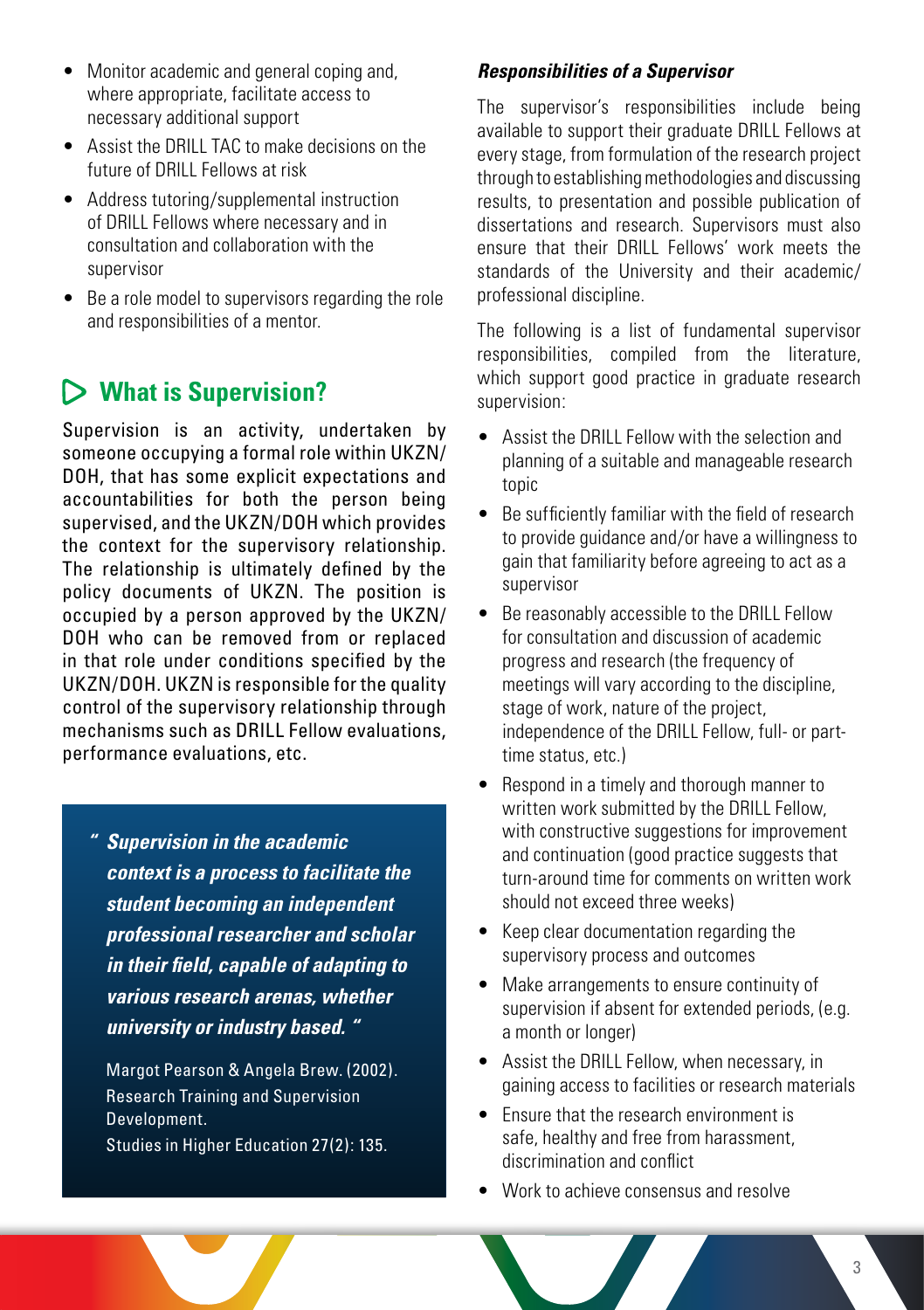differences when there is a conflict in advice or when there are different expectations on the part of co-supervisors

- Assist the DRILL Fellow in being aware of current graduate program requirements, deadlines, sources of funding, opportunities, events, etc.
- Encourage the DRILL Fellow to make presentations of research results within the university and to outside scholarly or professional bodies as appropriate
- • Support and acknowledge the DRILL Fellow's contributions and successes in writing, presentations, and published material
- • Ensure compliance with UKZN Research Ethics Policy - see UKZN Research Policy V: Research Ethics (2014)
- Finsure that recommendations for external examiners of doctoral dissertations are made to the postgraduate administrative officer and forwarded to the relevant School in a timely manner in line with UKZN standards and procedures
- • Assist the DRILL Fellow to comply with any changes that need to be made to the thesis after the thesis or dissertation defense
- Adhere to the university's policy regarding ownership of intellectual property – see UKZN Research Policy V: Research Ethics (2014)
- Report to DRILL Executive on general progress on a 6-monthly basis after discussion and input from both mentor and Fellow.

To summarize, mentoring and supervision both have a role in the DRILL programme in relation to postgraduate DRILL Fellow learning. Mentoring focuses on personal growth; supervision focuses on the execution of UKZN/DOH-determined educational goals. The joint aim of postgraduate research supervision and mentoring is to enhance, monitor, and evaluate the DRILL Fellow's learning experience. Table 1 summarizes the three roles (below). In the foreseeable event of occasional incompatibility between mentors and DRILL Fellows, or supervisors and supervisees, the DRILL executive will after due consideration amend the assignments to maximize the DRILL training experience for the DRILL Fellow/ supervisee.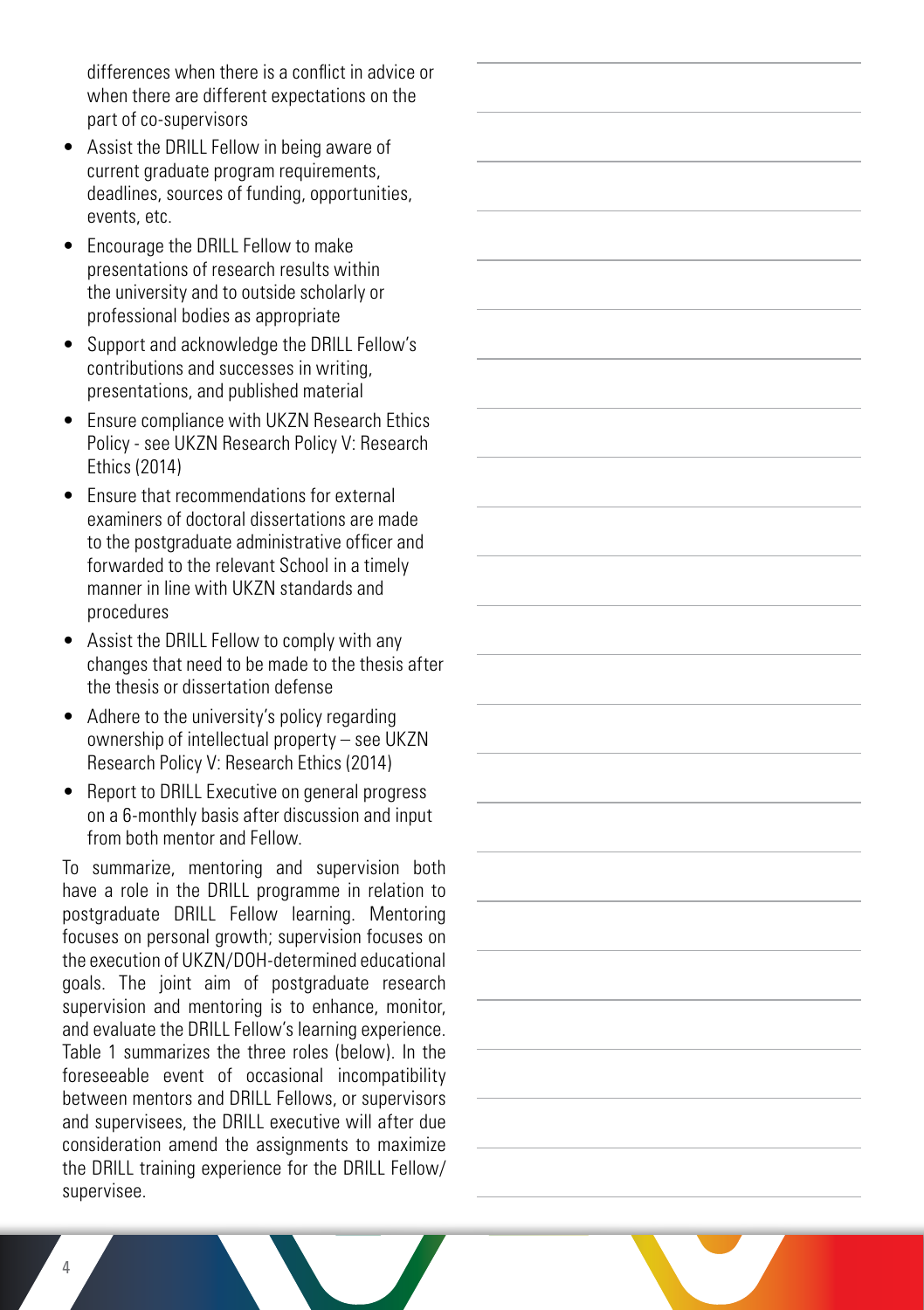| <b>Mentor</b>                                                                                                                                                                                                                                                                                                                                                                                                                                                                                                                                                                    | Supervisor                                                                                                                                               | <b>DRILL Fellow</b>                                                                                                                                                    |
|----------------------------------------------------------------------------------------------------------------------------------------------------------------------------------------------------------------------------------------------------------------------------------------------------------------------------------------------------------------------------------------------------------------------------------------------------------------------------------------------------------------------------------------------------------------------------------|----------------------------------------------------------------------------------------------------------------------------------------------------------|------------------------------------------------------------------------------------------------------------------------------------------------------------------------|
| This is a senior academic whose focus is on personal academic<br>growth of the DRILL Fellow.                                                                                                                                                                                                                                                                                                                                                                                                                                                                                     | This is a mid-career/research academic<br>whose focus is on the fulfillment of                                                                           | It is compulsory for the DRILL Fellow to<br>This is the graduate DRILL Fellow.                                                                                         |
| A mentor is a role model, has expertise in the area, acts as<br>an access to resources and provides links to the community.                                                                                                                                                                                                                                                                                                                                                                                                                                                      | educational<br>JKZN/DOH-determined<br>goals.                                                                                                             | attend career trajectory meetings with<br>supervisors and mentors on a regular                                                                                         |
| A mentor engages in a long-term, ongoing supportive<br>relationship with the DRILL Fellow by mutual agreement.                                                                                                                                                                                                                                                                                                                                                                                                                                                                   | A supervisor is available to support the<br>DRILL Fellow from conceptualization<br>of the study, through to establishing                                 | scheduled basis to discuss goals, areas<br>of interest, concerns, reflection on<br>practice and sometimes to debrief                                                   |
| DRILL Fellows to discuss issues relating to research and<br>career progression and the achievement, or lack thereof, of<br>The relationship is regulated by the mentors/supervisors/<br>pre-set goals.                                                                                                                                                                                                                                                                                                                                                                           | to presentation and possible publication<br>Supervisors must also ensure that<br>methodologies and discussing results,<br>of a dissertation or research. | $\overline{c}$<br>outcomes for each year and can be<br>commit to a yearly mentorship contract<br>which will provide the guidance and<br>DRILL Fellows will be required |
| A mentor should be a champion, inspiring supervisors and<br>DRILL Fellows to realise their full potential and identify<br>earning opportunities.                                                                                                                                                                                                                                                                                                                                                                                                                                 | their DRILL Fellows' work meets the<br>standards of their University and their<br>academic discipline.                                                   | renewed afterward, if desired by the<br>DRILL Fellows and their supervisors<br>mentor, supervisor and DRILL Fellow.                                                    |
| A mentor facilitates reflection on practice, performance<br>and experiences, shares knowledge and identifies areas of<br>interest or concern.                                                                                                                                                                                                                                                                                                                                                                                                                                    | the<br>supervisor's role is more technical<br>mentor,<br>to the<br>Compared                                                                              | will be expected to submit 6-monthly<br>progress reports. The renewal of<br>funding will be considered on an annual<br>basis subject to satisfactory progress          |
| it is important to recognize that the role of a mentor is not that<br>of a counsellor - they should not provide a life coaching service<br>or therapeutic interventions, but may make such referrals if<br>she is alert to academic or general problems arising that might<br>be impacting on the DRILL Fellow, and has a responsibility to<br>engage with the DRILL Fellow on this and facilitate referral for<br>indicated. The mentor has a monitoring role in as much as he/<br>additional support where indicated and with consent (except<br>in exceptional circumstances) |                                                                                                                                                          | being made.                                                                                                                                                            |
| Compared to the supervisor, the mentor's role is more<br>supportive and developmental                                                                                                                                                                                                                                                                                                                                                                                                                                                                                            |                                                                                                                                                          |                                                                                                                                                                        |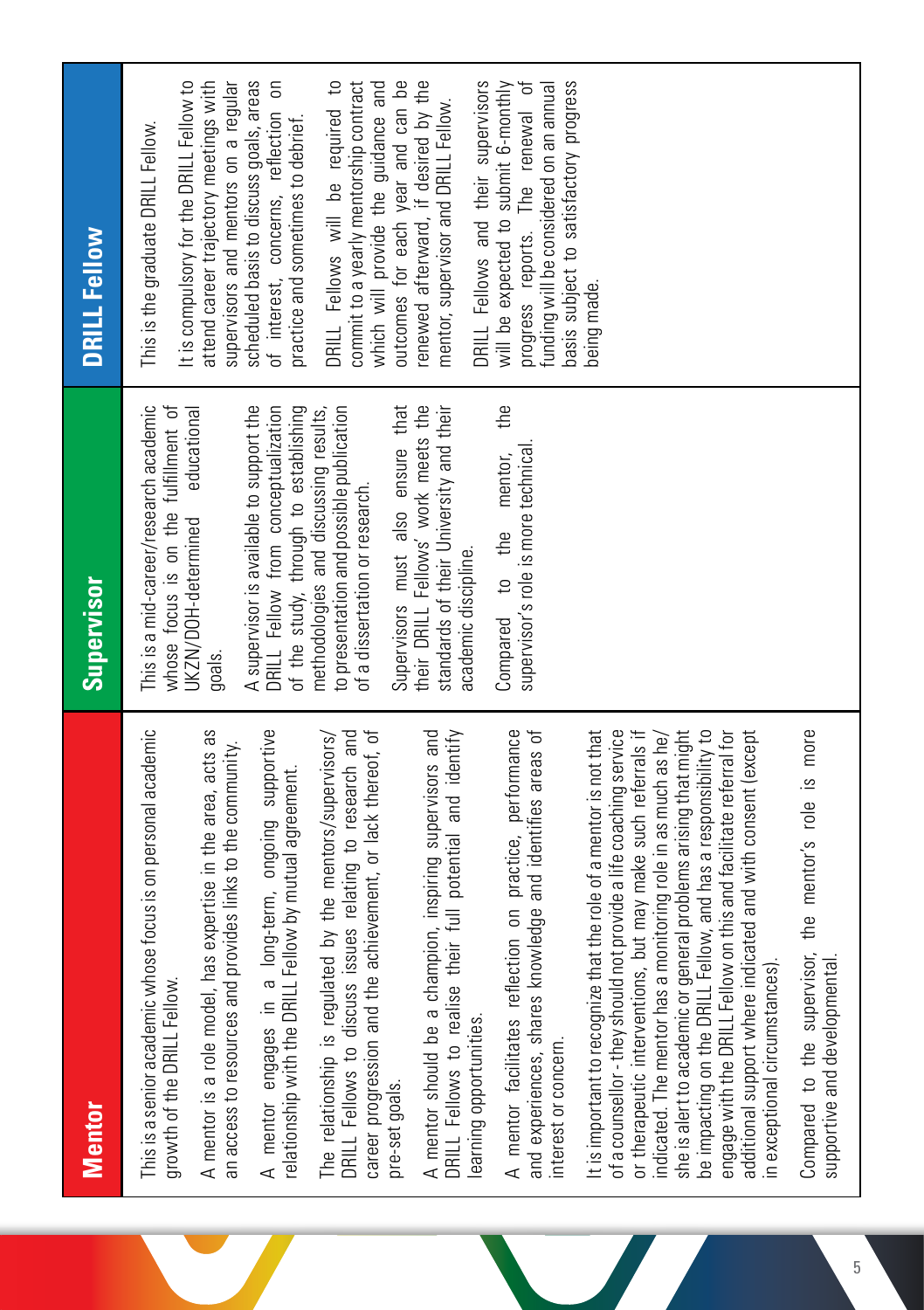# Mentoring: A Guide for Mentors

You will be paired with a DRILL Fellow who has been selected for you. He/She will be given your email address and should begin your correspondence via this medium. It is recommended that you set up an initial skype or face-to-face interview so you can meet each other. During this meeting discuss the expectations you have of one another, and the details of the mentor/DRILL Fellow contract:

- How often you will be in contact
- What form of contact you will have
- When you wish to schedule your progress meetings
- Progress reporting system
- How the DRILL Fellow, mentor and supervisor inter-relate – i.e. respective roles and responsibilities.

After you have met your DRILL Fellow, please ensure that you complete the mentor/DRILL Fellow contract and forward it to Dr Nisha Nadesan-Reddy (Nadesanreddy@ukzn.ac.za).

It is then your responsibility to keep in contact with your DRILL Fellow, and endeavour to keep your scheduled meetings.

Having a DRILL Fellow can be a fantastic experience, and the more you put in, the more you will get out of this fantastic opportunity!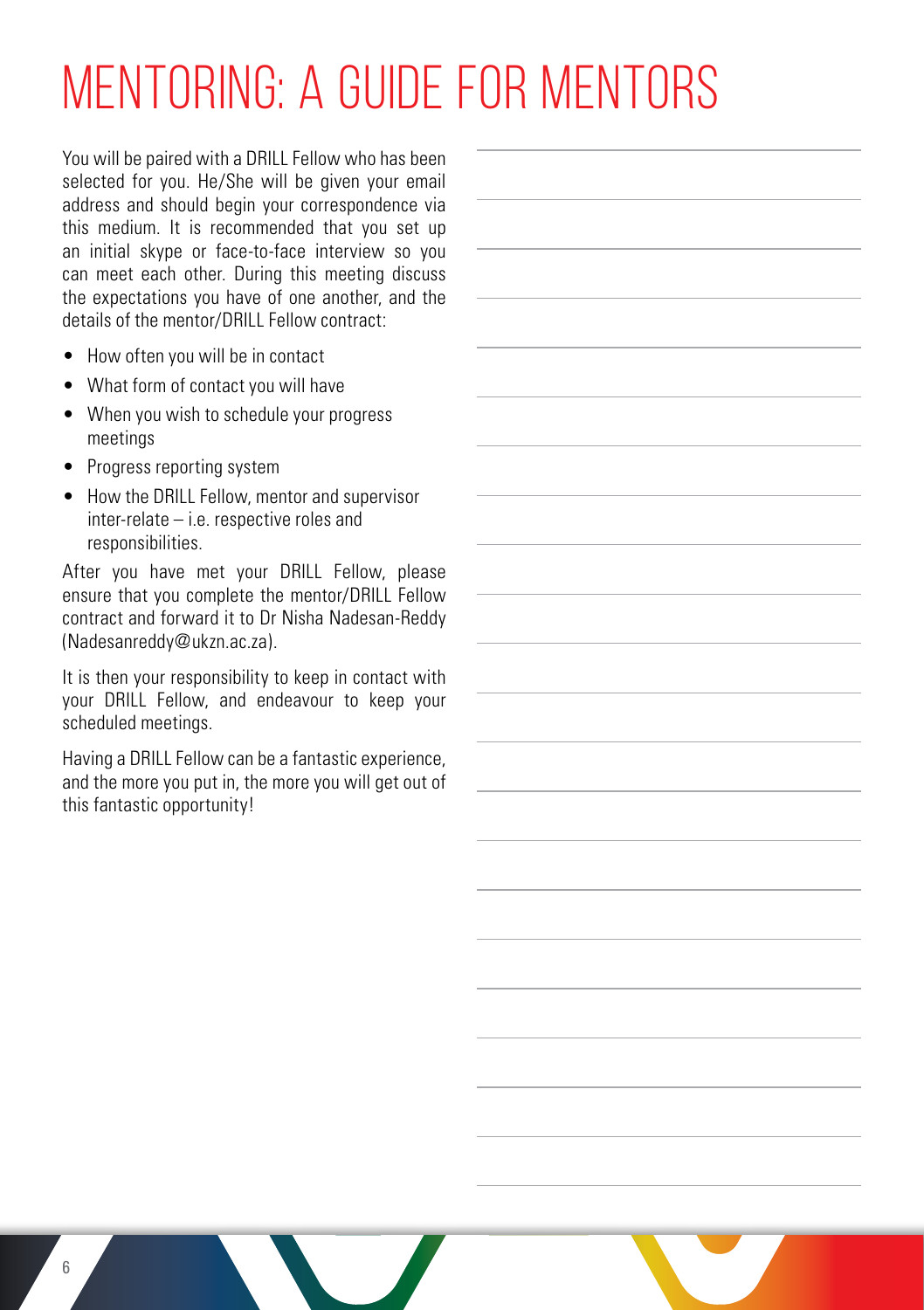# Mentoring: A Guide for DRILL Fellows

Please complete the form SMART Goals Tool to start the planning process with your mentor. It is a guide to help you reflect on what you would like to achieve during the year and areas that you can focus on to develop your practice. Please complete it and send it to Dr Nisha Nadesan-Reddy (Nadesanreddy@ukzn. ac.za), the mentor pair organiser.

You will then be paired with a mentor who has been selected for you. You will be given his/her email address and can begin your correspondence via this medium. It is recommended that you set up an initial skype or face-to-face interview together so you can meet each other. During this meeting discuss what you expect of each other, and the details of the mentor/DRILL Fellow contract:

- How often you will be in contact
- What form of contact you will have
- When you wish to schedule your progress meetings
- Progress reporting system
- How the DRILL Fellow, mentor and supervisor inter-relate – i.e. respective roles and responsibilities.

After you have met your mentor, please complete the mentor/DRILL Fellow contract and forward it to Dr Nisha Nadesan-Reddy (Nadesanreddy@ukzn. ac.za). It is then your responsibility to keep in contact with your mentor, and try and stick to your scheduled meetings. To get the most out of the experience, it can be helpful to keep a reflective journal and make a note of thoughts, concerns or issues you want to discuss with your mentor. The suggested debrief guide can be used as a way of helping you discuss difficult areas of concern or distressing events. If you complete it and send it to your mentor prior to your meeting you can begin the session with an idea of what you can discuss.

Having a mentor can be a fantastic experience, and the more you put in, the more you will get out of the opportunity!

#### **SMART Goals**

SMART Goals is a way of creating some objectives for the DRILL Fellow to achieve during the program that can be monitored along the way. By making them

- • Specific
- **Measurable**
- • Attainable
- • Relevant
- Time-oriented

We are able to see progress and reflect on how we are improving. List some goals that you can achieve during the next year with the help of your mentor, and think what criteria you can use to measure progress. What resources will you need to accomplish this plan?

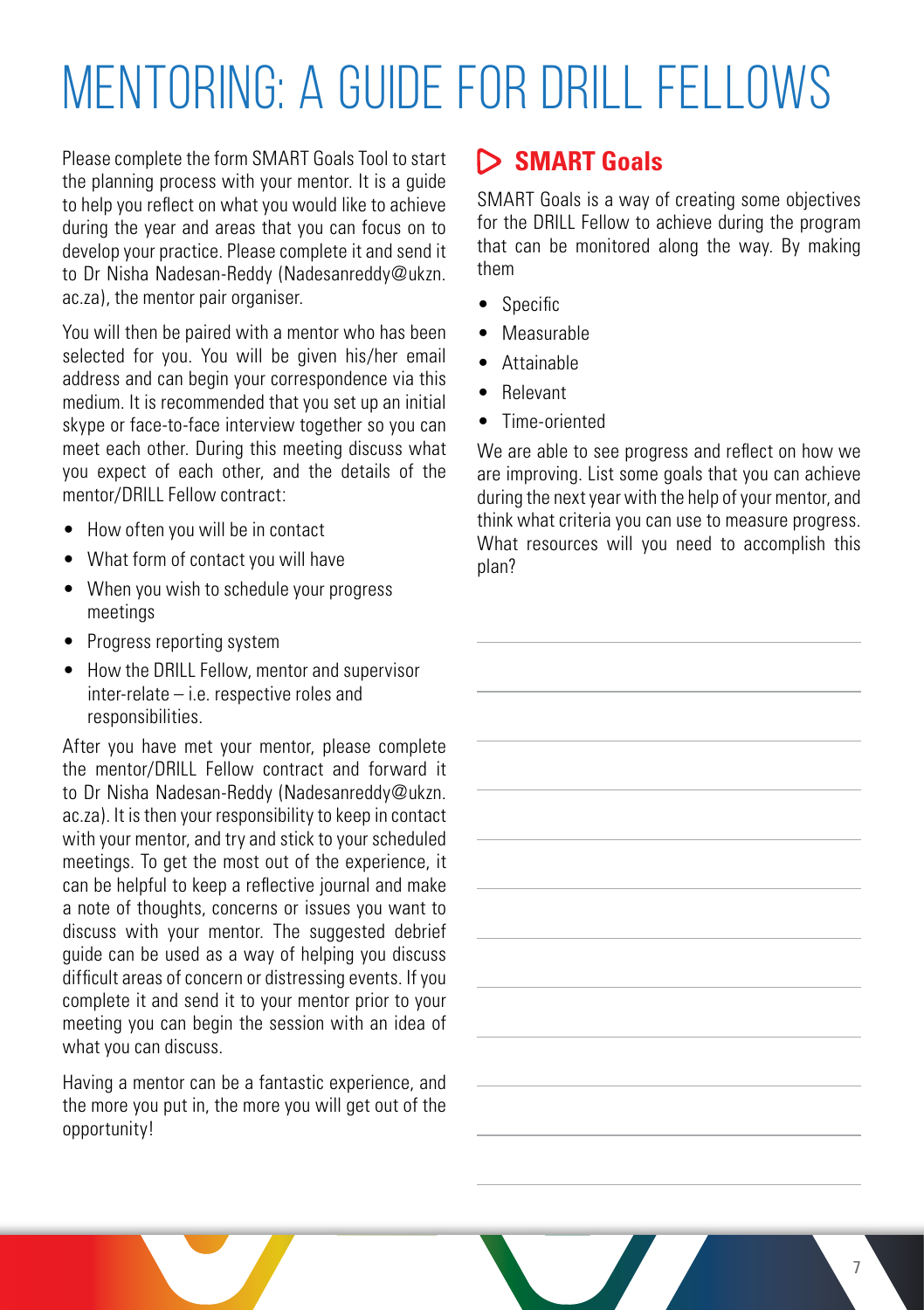|                         | Resources<br>required to<br>accomplish<br>goals |  |  |
|-------------------------|-------------------------------------------------|--|--|
|                         | Date<br>achieved                                |  |  |
|                         | Progress by<br>9 months                         |  |  |
| <b>SMART Goals Tool</b> | Progress by<br>6 months                         |  |  |
|                         | Progress by<br>3 months                         |  |  |
|                         | Performance<br>criteria                         |  |  |
|                         | Goals                                           |  |  |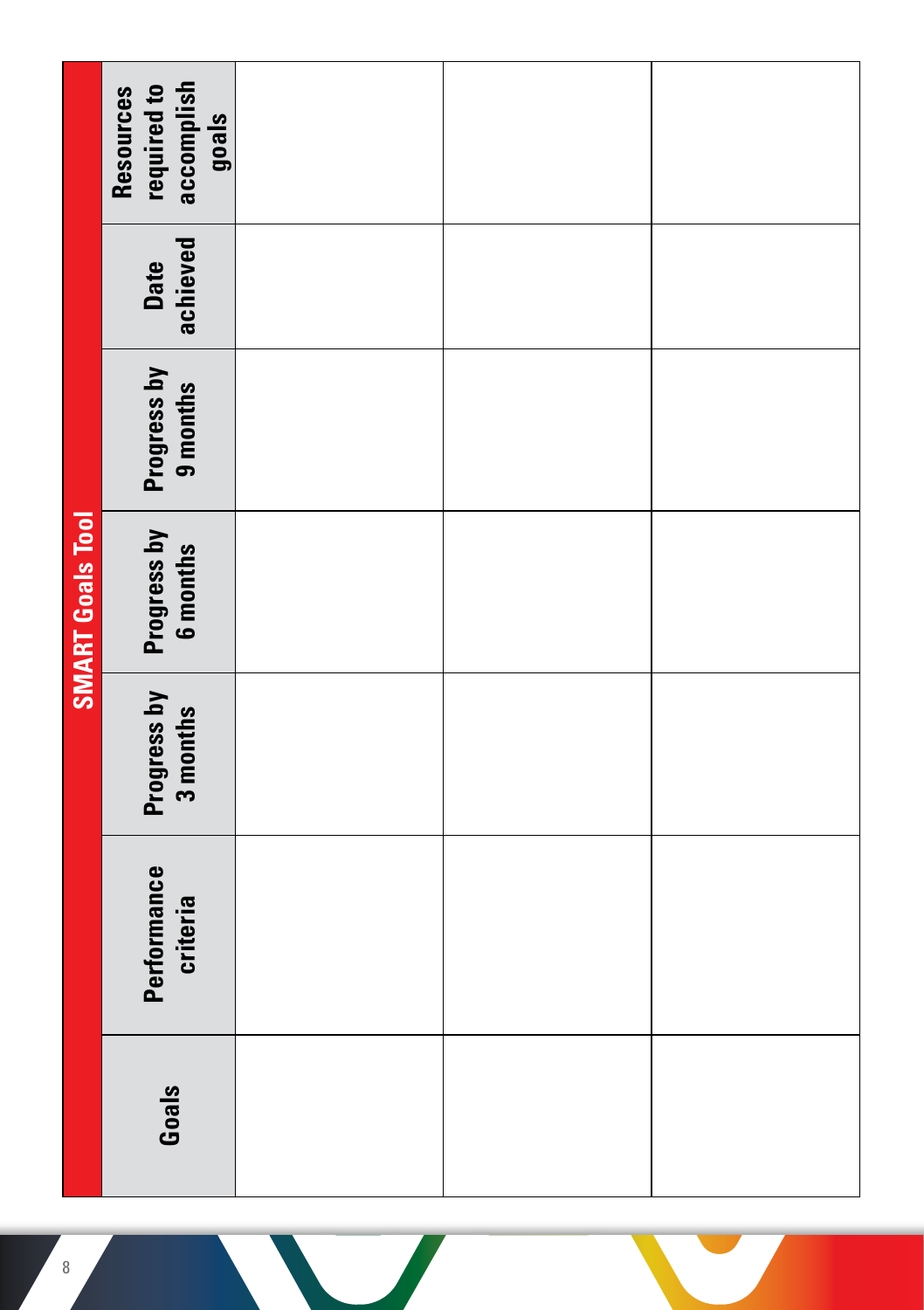# Mentor/DRILL Fellow Contract

### **Level of learning**

What level is the DRILL Fellow, and what is their scope of practice? Are they wishing to use this opportunity to progress in their role? If so, what level or role do they want to achieve?

### **Proposed meetings**

This contract will be in place for one year. Initially you both need to agree on a schedule of meetings for the first 6 months. How often would you like to be in contact? Will it be monthly, fortnightly, weekly?

#### **What mediums do you wish to use to stay in contact?**

Skype and emails are recommended, but you can use chat mediums as well, such as hangouts, Facebook, etc.

#### **Seeking mentors between proposed meetings**

If the DRILL Fellow has an issue, question, need to debrief or any other concerns and wishes to contact their mentor, within what time-frame does the mentor need to be able to respond to the DRILL Fellow?

#### **If either party wishes to terminate the contract**

Please contact organisers as soon as possible.

### **Goal setting and revision dates**

| Initial meeting:          |  |
|---------------------------|--|
| 3 month revision meeting: |  |
| 6 month revision meeting: |  |

### **Reporting dates**

What are the requirements for reporting for the grant? What are the deadlines? Who drafts the first report for discussion?

## **Contract commenced**

| Mentor:        | Date:                     |
|----------------|---------------------------|
| DRILL Fellow : | DRILL theme lead (Co-PI): |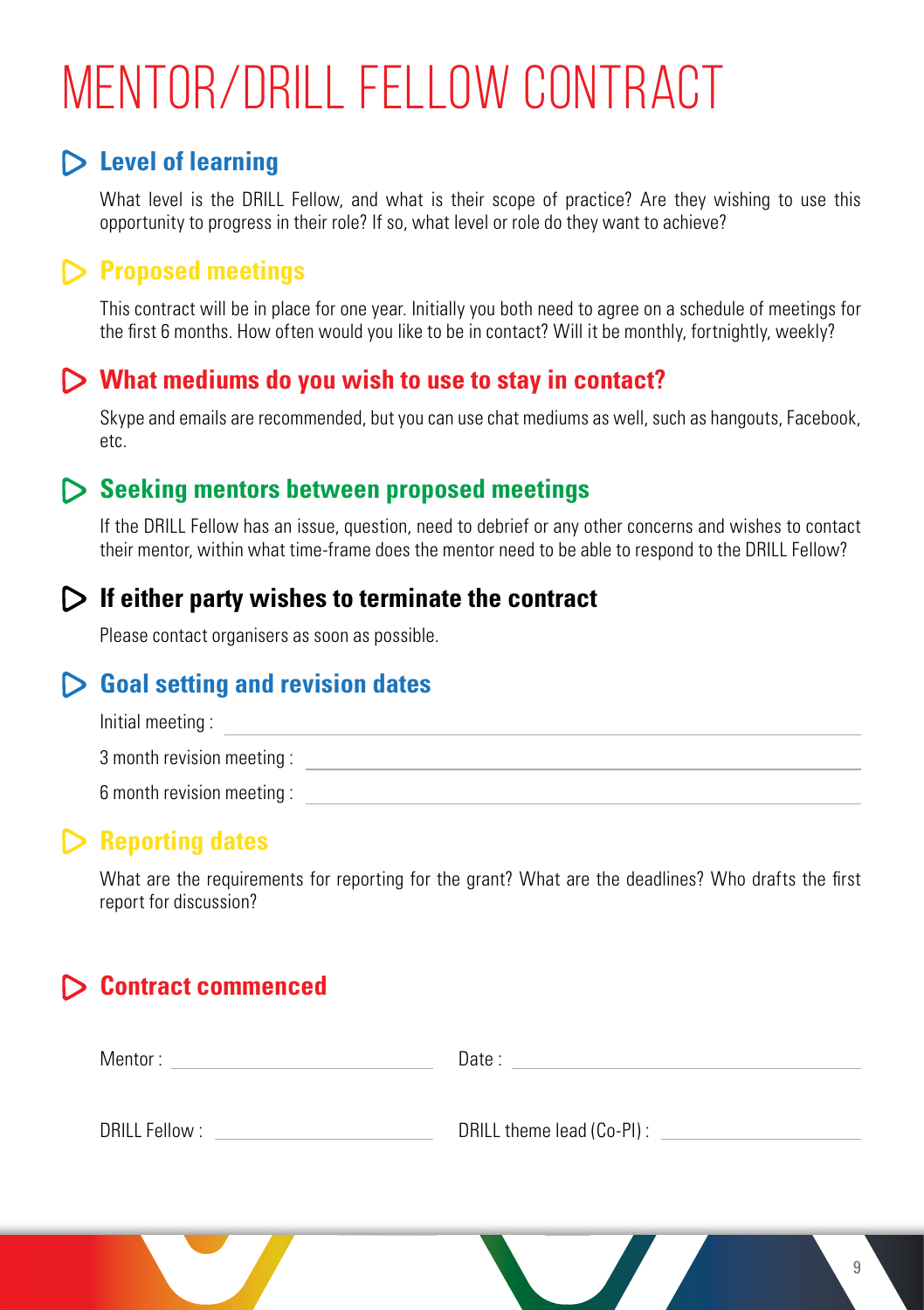## Mentorship Feedback Template

| 10 |                                                                                                          |          |           |            | For scheduled meetings                                                                                                                     |                           |                           |                           |
|----|----------------------------------------------------------------------------------------------------------|----------|-----------|------------|--------------------------------------------------------------------------------------------------------------------------------------------|---------------------------|---------------------------|---------------------------|
|    | (PM).                                                                                                    |          |           |            | Please ensure that if a meeting was cancelled, the reason gets captured on this form under 'Progress' and submitted to the Project Manager |                           |                           |                           |
|    | PM to follow up with DRILL Fellow. Please submit form to PM within 36 hours of meeting.                  |          |           |            |                                                                                                                                            |                           |                           |                           |
|    |                                                                                                          |          |           |            |                                                                                                                                            |                           |                           |                           |
|    | Date of meeting                                                                                          |          |           |            |                                                                                                                                            |                           |                           |                           |
|    | Name of Senior Mentor                                                                                    |          |           |            |                                                                                                                                            |                           |                           |                           |
|    | Name of Supervisor                                                                                       |          |           |            |                                                                                                                                            |                           |                           |                           |
|    | Name of DRILL Fellow                                                                                     |          |           |            |                                                                                                                                            |                           |                           |                           |
|    | Objectives                                                                                               | Progress | Successes | Challenges | Strategies to address<br>identified challenges                                                                                             | Plan for next<br>3 months | Plan for next<br>6 months | Plan for next<br>9 months |
|    | At first meeting these<br>will be set                                                                    |          |           |            | Could be lack of resources; personal issues; workload; ability to manage time                                                              |                           |                           |                           |
|    |                                                                                                          |          |           |            |                                                                                                                                            |                           |                           |                           |
|    |                                                                                                          |          |           |            |                                                                                                                                            |                           |                           |                           |
|    |                                                                                                          |          |           |            |                                                                                                                                            |                           |                           |                           |
|    |                                                                                                          |          |           |            |                                                                                                                                            |                           |                           |                           |
|    | At subsequent meetings,<br>and reflection on these,<br>will need to be captured<br>achievement of these, |          |           |            |                                                                                                                                            |                           |                           |                           |
|    |                                                                                                          |          |           |            |                                                                                                                                            |                           |                           |                           |
|    |                                                                                                          |          |           |            |                                                                                                                                            |                           |                           |                           |
|    |                                                                                                          |          |           |            |                                                                                                                                            |                           |                           |                           |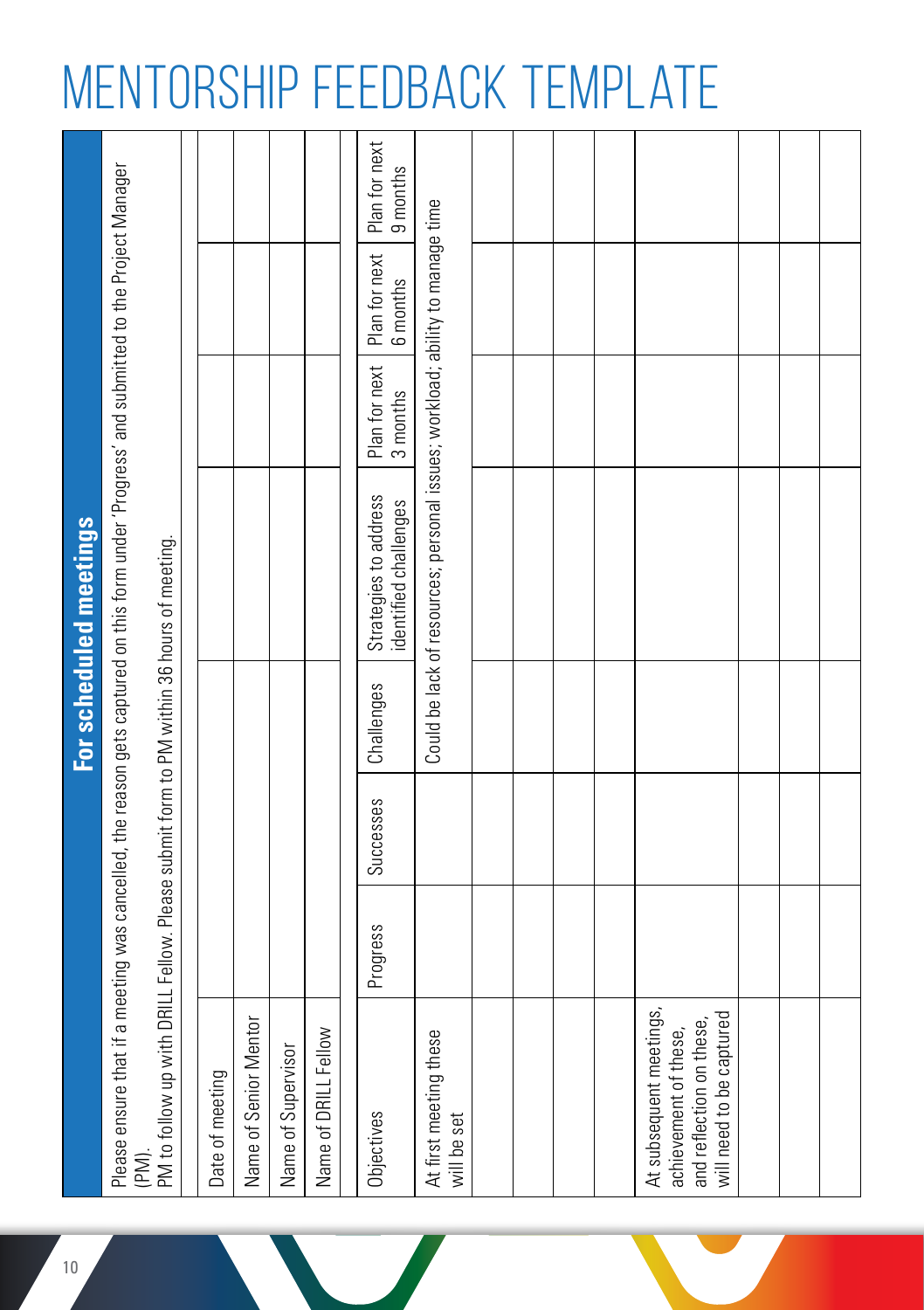## Following a Distressing Event OR PROBLEM

Sometimes an event impacts on academic and research practice and can be troubling and it will be a very good opportunity to debrief with your mentor. Often it is a situation in which they may have been involved before and can help reflection and understanding. This tool is designed to allow the mentor to understand what is troubling the DRILL Fellow and the mentor may be able to provide guidance and advice regarding obtaining additional support before you make contact with the Project Manager. Please fill it in and send to your mentor prior to your scheduled meeting.

Describe the event or situation that is distressing you.

What did you do well and should repeat next time?

What went wrong, which you should avoid next time?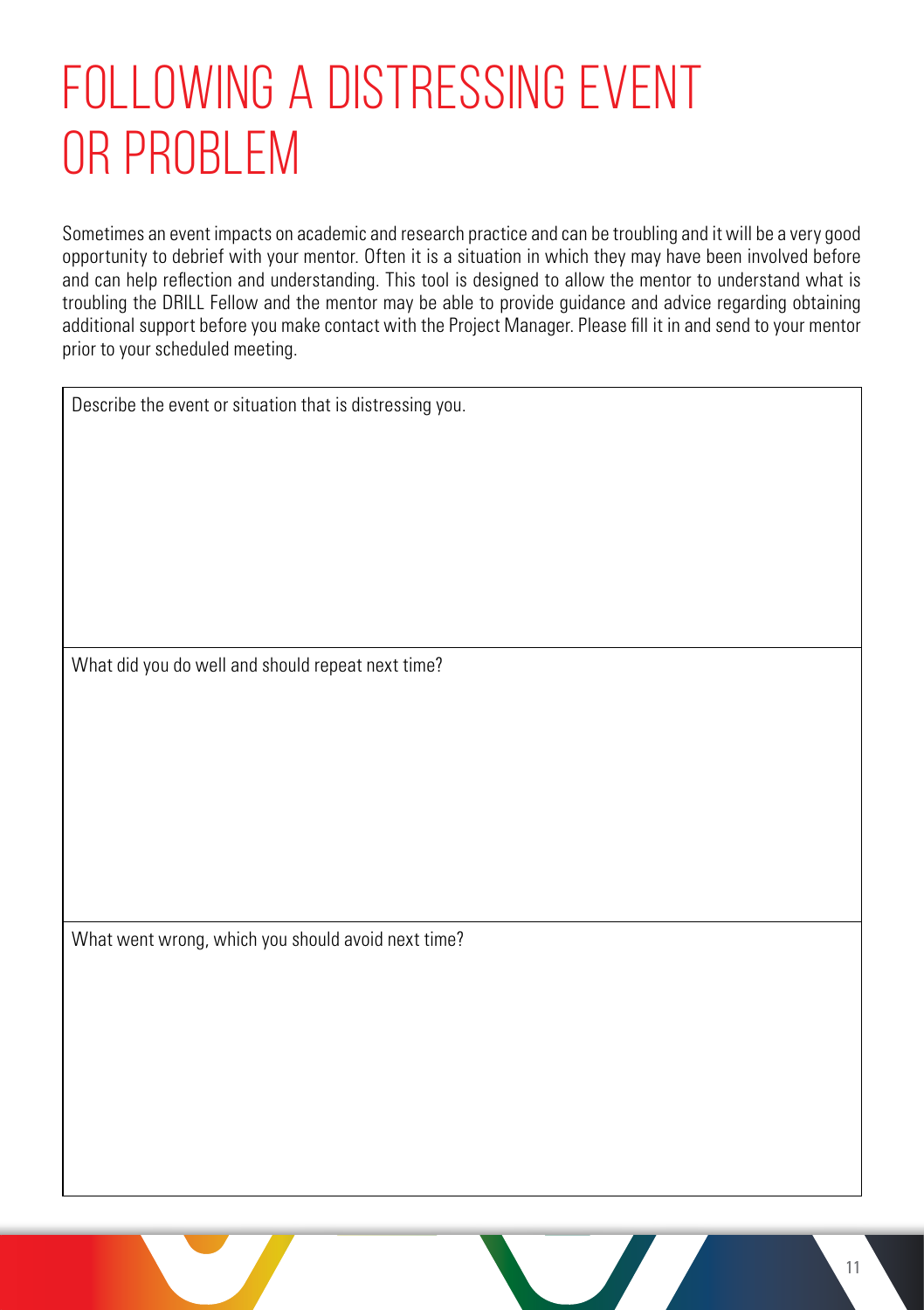| What are your insights/personal observations that could help others in a similar situation? |
|---------------------------------------------------------------------------------------------|
|                                                                                             |
|                                                                                             |
|                                                                                             |
|                                                                                             |
|                                                                                             |
|                                                                                             |
|                                                                                             |
| What follow-up actions need to be taken?                                                    |
|                                                                                             |
|                                                                                             |
|                                                                                             |
|                                                                                             |
|                                                                                             |
|                                                                                             |
|                                                                                             |
| How do you feel about the event/situation now?                                              |
|                                                                                             |
|                                                                                             |
|                                                                                             |
|                                                                                             |
|                                                                                             |
|                                                                                             |
|                                                                                             |
|                                                                                             |